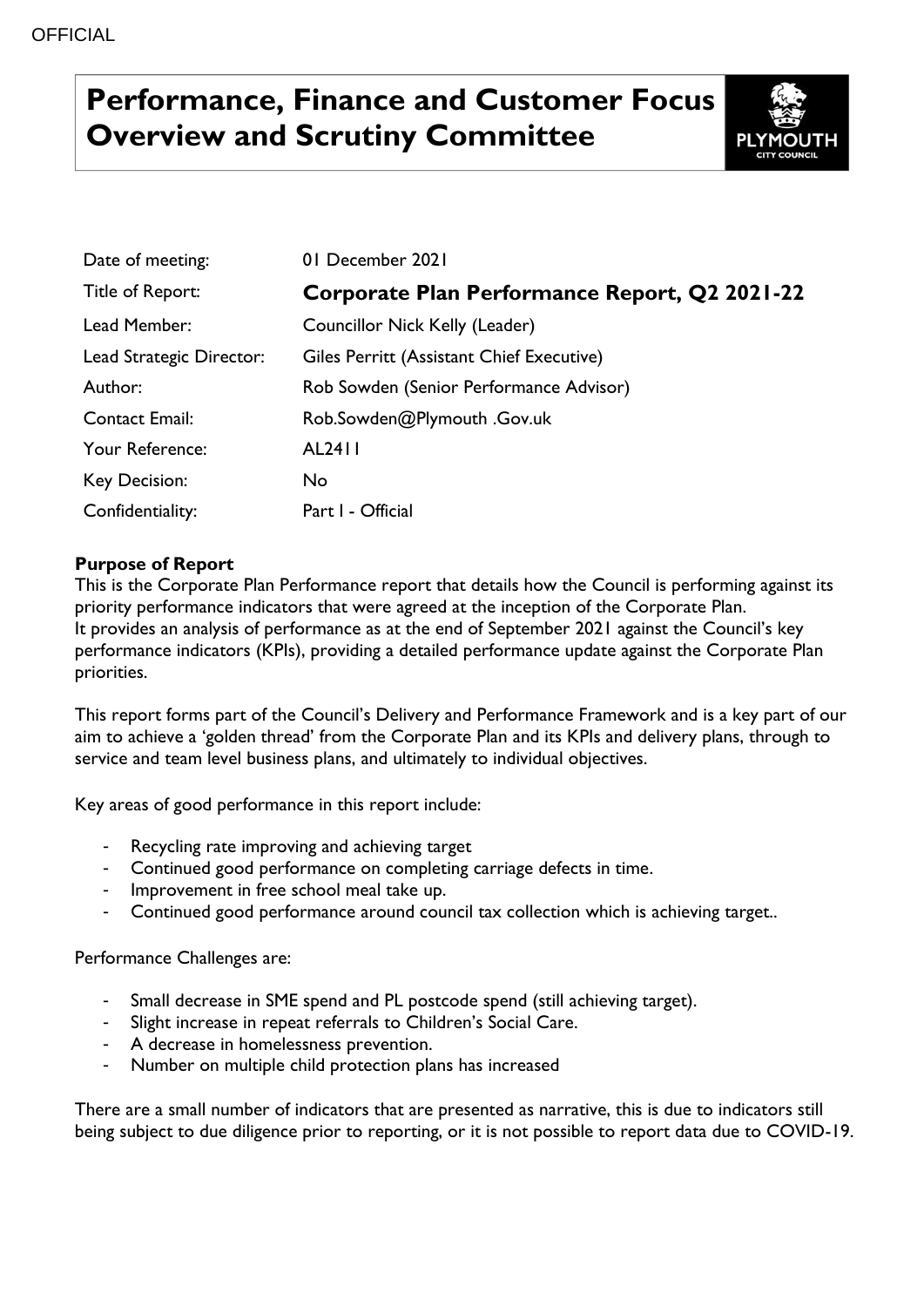### **Recommendations and Reasons**

That Scrutiny:

1. Notes the Corporate Plan Quarter Two Performance Report

Reason: To update scrutiny on the performance of the Council in terms of progress in delivering against the Corporate Plan and to inform future items of scrutiny.

### **Alternative options considered and rejected**

The Corporate Plan performance report is a key reporting document that provides transparency on the Council's performance and as such reporting this performance is considered best practice.

#### **Relevance to the Corporate Plan and/or the Plymouth Plan**

This report is fundamentally linked to delivering the priorities within the Council's Corporate Plan.

#### **Implications for the Medium Term Financial Plan and Resource Implications:**

The Medium Term Financial Strategy is a core component of the Council's strategic framework and has a vital role to play in translating the Council's ambition and priorities set out in the Corporate Plan 2021- 25.

## **Financial Risks**

Associated risk regarding performance are managed within the strategic and operational risk registers.

#### **Carbon Footprint (Environmental) Implications:**

Environmental sustainability is a key priority of the administration, and the waste management, recycling and traffic management commitments are specifically aimed at reducing the city's carbon footprint.

#### **Other Implications: e.g. Health and Safety, Risk Management, Child Poverty:**

*\* When considering these proposals members have a responsibility to ensure they give due regard to the Council's duty to promote equality of opportunity, eliminate unlawful discrimination and promote good relations between people who share protected characteristics under the Equalities Act and those who do not.* Click here to enter text.

#### **Appendices**

*\*Add rows as required to box below*

| <b>Ref. Title of Appendix</b> |  |  |  | <b>Exemption Paragraph Number</b> (if applicable)<br>If some/all of the information is confidential, you must indicate<br>why it is not for publication by virtue of Part 1 of Schedule 12A<br>of the Local Government Act 1972 by ticking the relevant box. |
|-------------------------------|--|--|--|--------------------------------------------------------------------------------------------------------------------------------------------------------------------------------------------------------------------------------------------------------------|
|                               |  |  |  |                                                                                                                                                                                                                                                              |